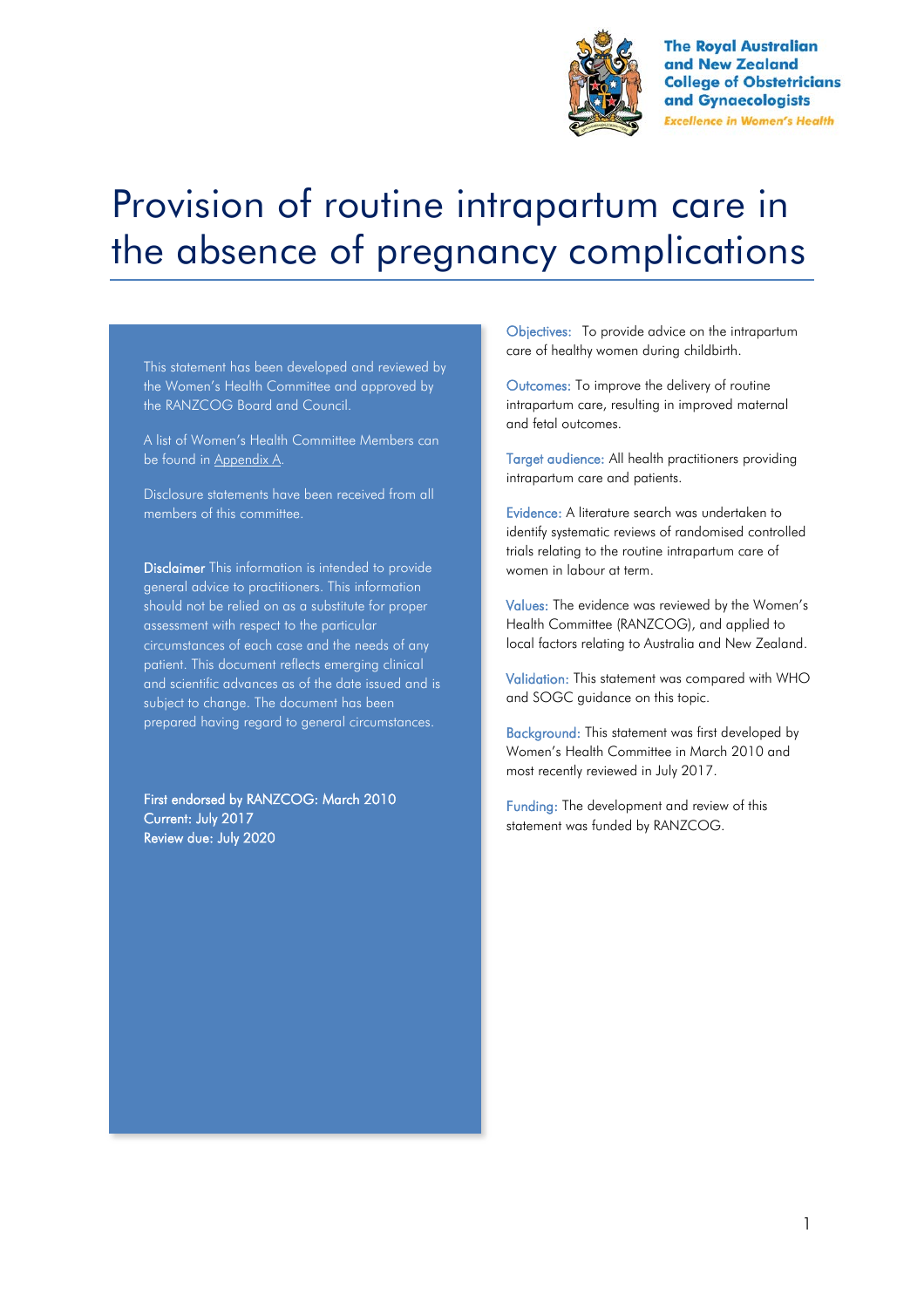# Table of contents

| 1. |                                                                                 |  |
|----|---------------------------------------------------------------------------------|--|
| 2. |                                                                                 |  |
| 3. |                                                                                 |  |
|    |                                                                                 |  |
|    |                                                                                 |  |
|    |                                                                                 |  |
|    |                                                                                 |  |
|    |                                                                                 |  |
|    |                                                                                 |  |
|    |                                                                                 |  |
|    |                                                                                 |  |
|    |                                                                                 |  |
|    |                                                                                 |  |
|    |                                                                                 |  |
|    |                                                                                 |  |
|    |                                                                                 |  |
|    |                                                                                 |  |
|    |                                                                                 |  |
|    |                                                                                 |  |
|    |                                                                                 |  |
|    |                                                                                 |  |
|    |                                                                                 |  |
|    |                                                                                 |  |
|    |                                                                                 |  |
|    |                                                                                 |  |
|    |                                                                                 |  |
|    |                                                                                 |  |
| 4. |                                                                                 |  |
| 5. |                                                                                 |  |
| 6. |                                                                                 |  |
| 7. |                                                                                 |  |
|    |                                                                                 |  |
|    |                                                                                 |  |
|    | Appendix B Overview of the development and review process for this statement 15 |  |
|    |                                                                                 |  |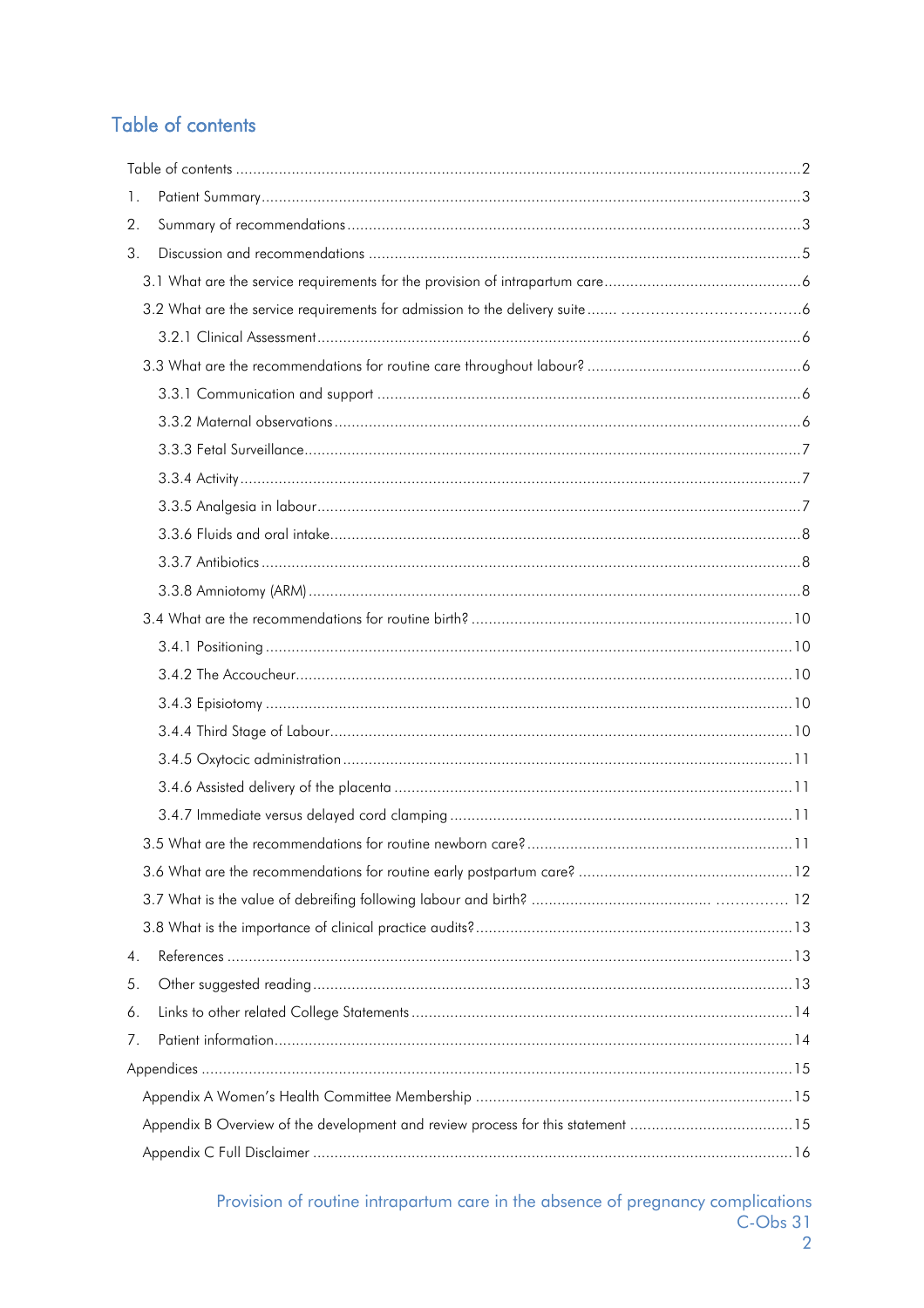## 1. Patient Summary

Irrespective of the setting for labour and birth or level of care, the aims of intrapartum care are to achieve a healthy mother and baby with the minimal possible intervention that is compatible with safety and a fulfilling birth experience.

# 2. Summary of recommendations

| <b>Recommendation 1</b>                                                                                                                                                                                                                                                                                                                      | <b>Grade and reference</b>                      |
|----------------------------------------------------------------------------------------------------------------------------------------------------------------------------------------------------------------------------------------------------------------------------------------------------------------------------------------------|-------------------------------------------------|
| Where on-site services cannot be provided, women should be informed of the<br>limitations of services available and the implications for intrapartum and<br>postpartum care. Antenatal transfer to a centre with more comprehensive services<br>should be considered.                                                                        | Consensus-based<br>recommendation               |
| <b>Recommendation 2</b>                                                                                                                                                                                                                                                                                                                      | <b>Grade and reference</b>                      |
| In circumstances where transfer may be necessary, formal systems must be in place<br>to ensure the safe and timely transfer of women and/or their babies who require<br>specialist treatment. These arrangements should be collaborative and hold the<br>safety of mother and baby as paramount.                                             | Consensus-based<br>recommendation               |
| <b>Recommendation 3</b>                                                                                                                                                                                                                                                                                                                      | <b>Grade and reference</b>                      |
| All transfers should be documented for future review. Such information is valuable<br>for planning and resourcing improvements of those units requiring transfer<br>capability.                                                                                                                                                              | Consensus-based<br>recommendation               |
| Recommendation 4                                                                                                                                                                                                                                                                                                                             | Grade and reference                             |
| Each unit should have a prescribed regimen for taking, recording and notifying<br>observations in labour such as pulse rate, blood pressure, respiratory rate,<br>temperature, contraction duration/frequency, abdominal palpation findings,<br>vaginal examination findings, presence/colour of the amniotic fluid and fetal heart<br>rate. | Consensus-based<br>recommendations              |
| <b>Recommendation 5</b>                                                                                                                                                                                                                                                                                                                      | <b>Grade and reference</b>                      |
| Women should be encouraged to ambulate freely according to comfort, where it<br>does not compromise maternal and fetal observations in labour.                                                                                                                                                                                               | Consensus-based<br>recommendations <sup>2</sup> |
| Recommendation 6                                                                                                                                                                                                                                                                                                                             | <b>Grade and reference</b>                      |
| Women should be informed prospectively of the obstetric analgesia and                                                                                                                                                                                                                                                                        | Consensus-based                                 |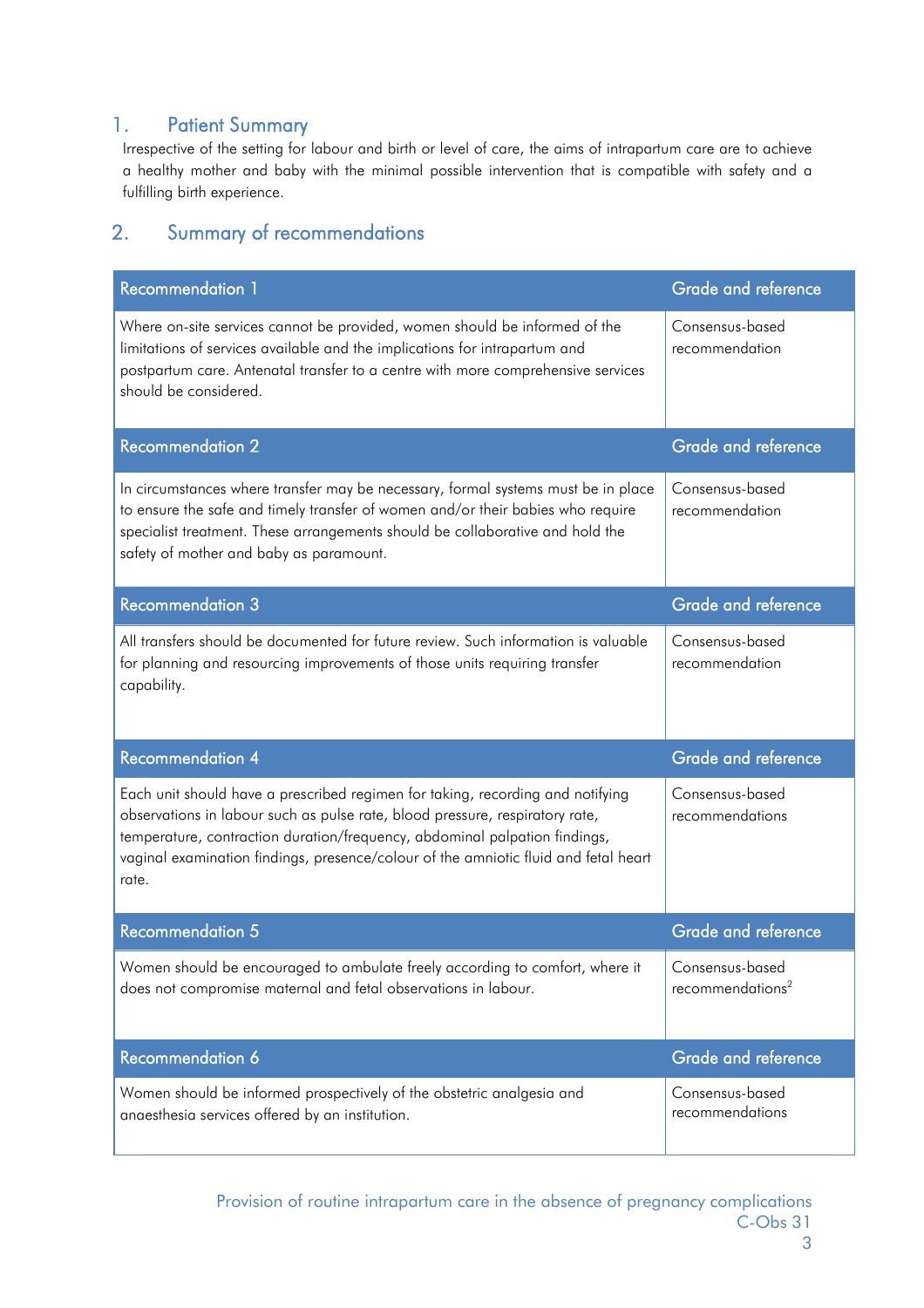| <b>Recommendation 7</b>                                                                                                                                                                                                                                                            | <b>Grade and reference</b>        |
|------------------------------------------------------------------------------------------------------------------------------------------------------------------------------------------------------------------------------------------------------------------------------------|-----------------------------------|
| All women should give birth in a position where they can rapidly access treatment<br>in the event of sudden unexpected complications such as maternal collapse or<br>shoulder dystocia.                                                                                            | Consensus-based<br>recommendation |
| <b>Recommendation 8</b>                                                                                                                                                                                                                                                            | Grade and reference               |
| Birth in water can be performed in centres where staff are trained in performing<br>water births, and where recourse to a non water birth can occur rapidly and safely<br>should the situation dictate.                                                                            | Consensus-based<br>recommendation |
| <b>Recommendation 9</b>                                                                                                                                                                                                                                                            | <b>Grade and reference</b>        |
| "Active" management of the third stage of labour includes oxytocic administration<br>followed by assisted delivery of the placenta and is recommended for all women.<br>There should be no urgency to cut the umbilical cord and this can be done in an<br>appropriate time frame. | Consensus-based<br>recommendation |
| <b>Recommendation 10</b>                                                                                                                                                                                                                                                           | <b>Grade and reference</b>        |
| Skin to skin contact should be facilitated providing there are no maternal or                                                                                                                                                                                                      | Consensus-based                   |
| neonatal complications. The term healthy infant should be placed naked on the<br>mother's bare skin and both covered with a warm blanket.                                                                                                                                          | recommendation                    |
| <b>Recommendation 11</b>                                                                                                                                                                                                                                                           | <b>Grade and reference</b>        |
| Debriefing opportunities should be provided following an adverse outcome or<br>experience that did not meet the expectations of the woman or her partner.                                                                                                                          | Consensus-based<br>recommendation |
| <b>Recommendation 12</b>                                                                                                                                                                                                                                                           | <b>Grade and reference</b>        |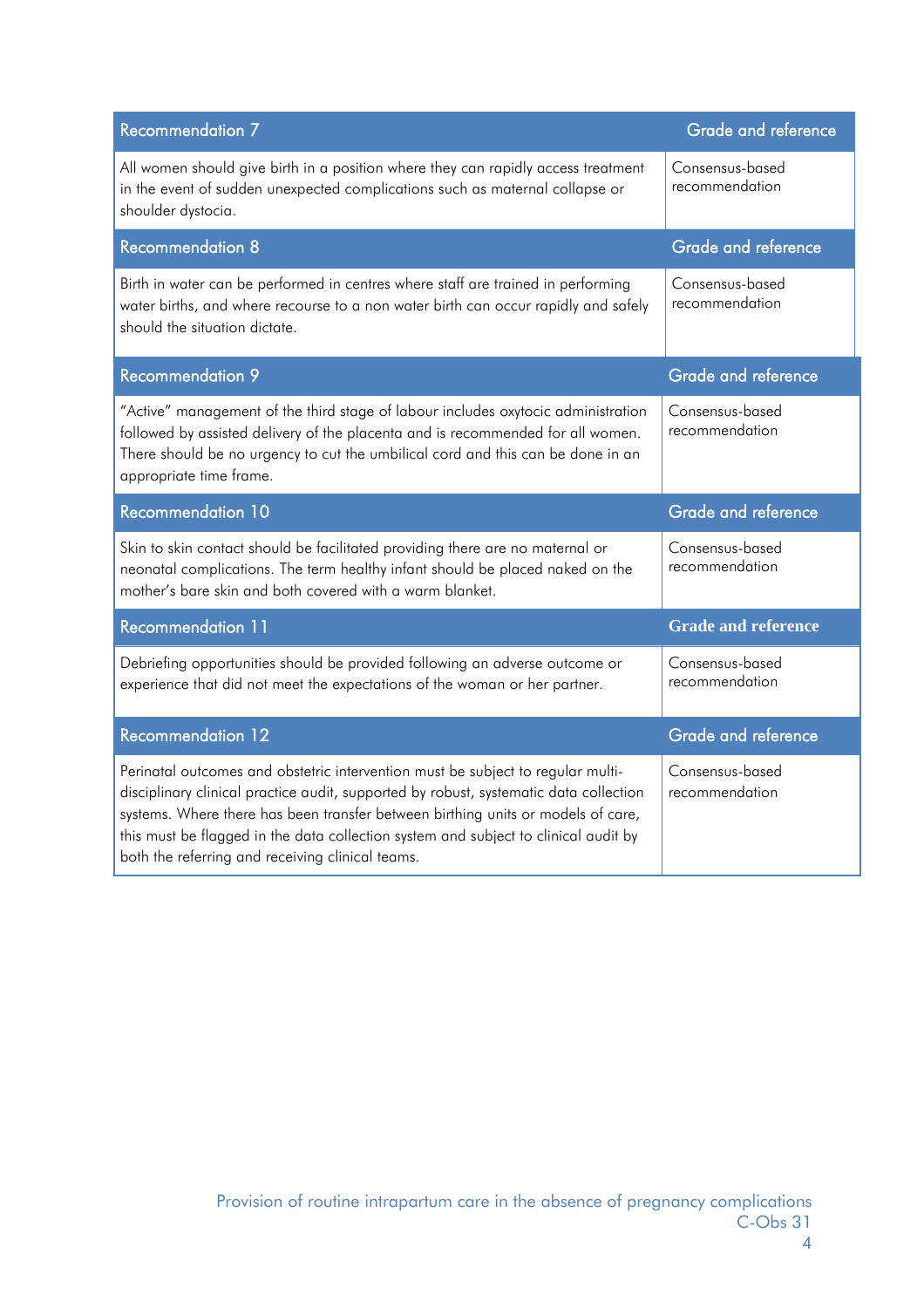# 3. Discussion and Recommendations

#### 3.1 What are the service requirements for the provision of intrapartum care?

Women in labour should have timely access to obstetric, midwifery, neonatal paediatric, anaesthetic, operating theatre and resuscitation services in labour and for at least several hours after birth. Further requirements include: access to intensive care specialist consultation, haematology and blood bank services (including specialist haematological consultation) and policy documents detailing methods of accessing emergency assistance.

Even among women without pregnancy complications, women in labour and their babies can rapidly develop complications where timely access to these services may be life-saving. For this reason, birth centres are ideally placed within (or immediately adjacent to) an appropriately resourced 24-hour obstetric facility.

Where, by virtue of remote location, such on-site services cannot be provided, women should be informed of the limitations of services available and the implications for intrapartum and postpartum care. Antenatal transfer to a centre with more comprehensive services may be considered.

In circumstances where transfer may be necessary, formal systems must be in place to ensure the safe and timely transfer of women and/or their babies who require specialist treatment. These arrangements should be collaborative and hold the safety of mother and baby as paramount.

All transfers should be documented for future review. Such information is valuable for planning and resourcing improvements of those units requiring transfer capability. Amongst women selected for low obstetric risk, approximately 25% will develop peripartum complications necessitating transfer to an obstetrician led service.<sup>1</sup>

| <b>Recommendation 1</b>                                                                                                                                                                                                                                                                          | <b>Grade and reference</b>        |
|--------------------------------------------------------------------------------------------------------------------------------------------------------------------------------------------------------------------------------------------------------------------------------------------------|-----------------------------------|
| Where on-site services cannot be provided, women should be informed of the<br>limitations of services available and the implications for intrapartum and<br>postpartum care. Antenatal transfer to a centre with more comprehensive<br>services should be considered.                            | Consensus-based<br>recommendation |
| <b>Recommendation 2</b>                                                                                                                                                                                                                                                                          | Grade and reference               |
| In circumstances where transfer may be necessary, formal systems must be in<br>place to ensure the safe and timely transfer of women and/or their babies who<br>require specialist treatment. These arrangements should be collaborative and<br>hold the safety of mother and baby as paramount. | Consensus-based<br>recommendation |
| <b>Recommendation 3</b>                                                                                                                                                                                                                                                                          | <b>Grade and reference</b>        |
| All transfers should be documented for future review. Such information is<br>valuable for planning and resourcing improvements of those units requiring<br>transfer capability.                                                                                                                  | Consensus-based<br>recommendation |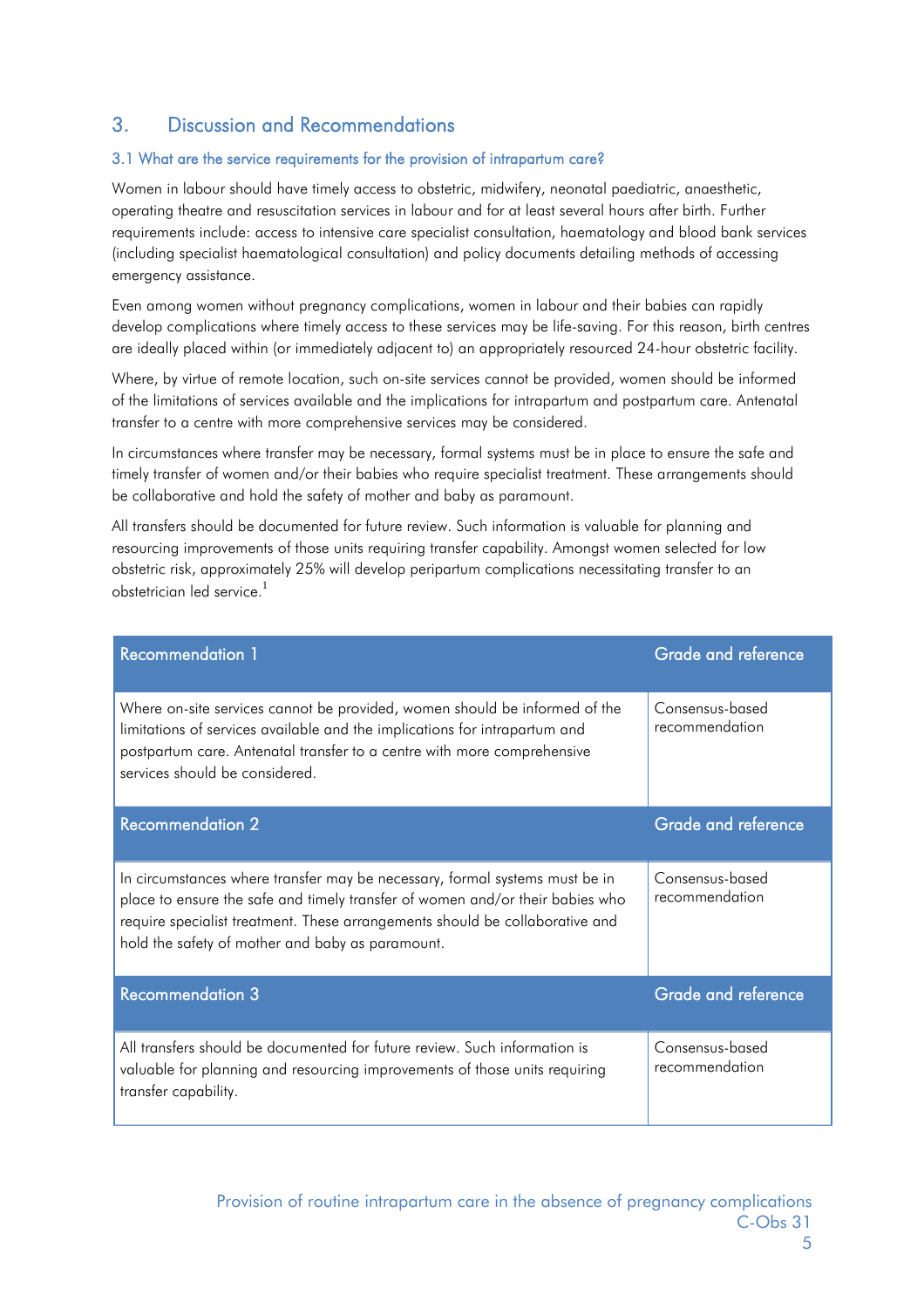#### 3.2 What are the requirements for admission of women to the delivery suite?

#### 3.2.1 Clinical Assessment

All members of the clinical team (midwives and medical practitioners) should be notified of the admission of a woman in labour at an agreed time.

The woman should be assessed with a careful history and examination taking particular care to note:

- 1. History: Gestational age (check ultrasound dates), Past History (Obstetric, Gynaecological, Medical & Surgical), Medications, Pregnancy Complications, Investigation Results (Ultrasounds, GBS status, and routine antenatal investigations).
- 2. Clinical Examination: General and abdominal examination. A vaginal examination is indicated for women admitted in apparent labour unless there are contraindications. This should be done within 4 hours of admission to diagnose and assess the progress of labour.

#### 3.3 What are the recommendations for routine care throughout labour?

Care for women is optimised where there is 1 to 1 midwifery support in labour in collaborative service.

#### 3.3.1 Communication and support

The team responsible for the care of the woman in labour should be given an opportunity to introduce themselves, explain procedures as clearly as possible, and actively involve the woman and her support person in management decisions in labour.

In birthing units where it is common for an obstetrician to manage women in labour 'off-site', the birthing unit should provide facilities for the obstetrician to view intrapartum electronic fetal monitoring.

#### 3.3.2 Maternal observations

Each unit should have a prescribed regimen for taking, recording and notifying observations in labour such as pulse rate, blood pressure, respiratory rate, temperature, contraction duration/frequency/intensity, abdominal palpation findings, vaginal examination findings, the presence/colour of the amniotic fluid and fetal heart rate.

The World Health Organisation (WHO) recommends that such information be graphically displayed on a partograph to facilitate review of a woman's progress in labour. Standards exist for such a document and are available from WHO Integrated Management of Pregnancy and Childbirth Pregnancy, Childbirth, [Postpartum and Newborn Care: A guide for essential practice.](http://apps.who.int/iris/bitstream/10665/249580/1/9789241549356-eng.pdf?ua=1)

In addition, key recommendations of the UK Confidential Enquiries into Maternal Mortality (Saving Mothers Lives, 2011) highlight the importance of recognising the sick mother, and recommend routine use of an obstetric early warning chart to assist in timely recognition, treatment and referral of women who may develop a critical illness during labour or post-partum.

| Recommendation 4                                                                                                                                                                                                                                                                                                                              | Grade and reference                |
|-----------------------------------------------------------------------------------------------------------------------------------------------------------------------------------------------------------------------------------------------------------------------------------------------------------------------------------------------|------------------------------------|
| Each unit should have a prescribed regimen for taking, recording and notifying<br>observations in labour such as pulse rate, blood pressure, respiratory rate,<br>temperature, contraction duration/frequency/, abdominal palpation findings,<br>vaginal examination findings, presence/colour of the amniotic fluid and fetal<br>heart rate. | Consensus-based<br>recommendations |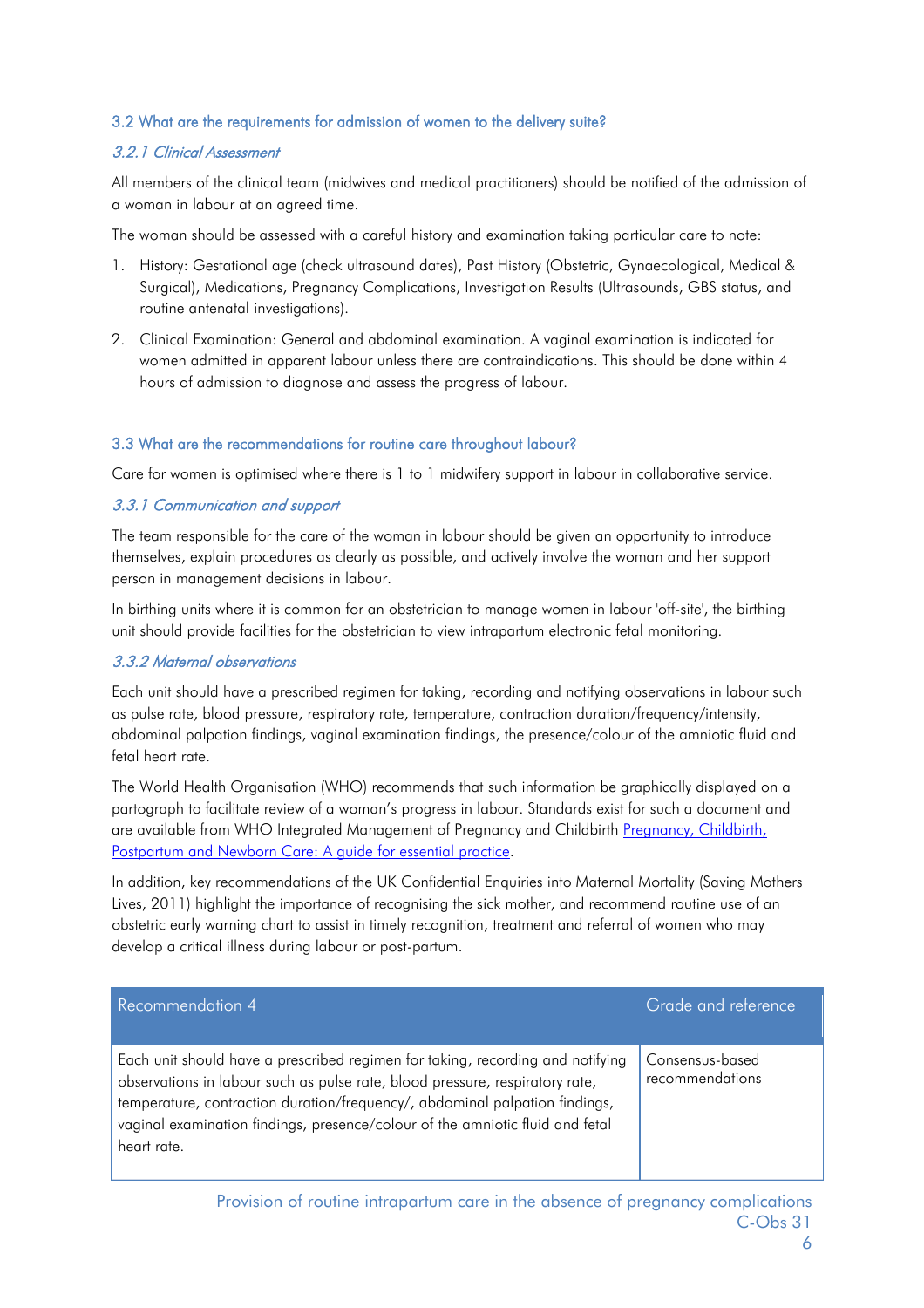#### 3.3.3 Fetal Surveillance

See [RANZCOG Fetal Surveillance Clinical Guideline -](https://www.ranzcog.edu.au/RANZCOG_SITE/media/RANZCOG-MEDIA/Women%27s%20Health/Statement%20and%20guidelines/Clinical-Obstetrics/Algorithm-May-2014-(1).pdf?ext=.pdf) Third Edition

#### 3.3.4 Activity

A Cochrane review assessing the impact of the mothers' position during the first stage of labour was published in October 2013. It showed that the first stage of labour may be approximately one hour and twenty minutes shorter for women who are upright or walk around. <sup>2</sup>

Although better quality studies are required to validate these results for all women in labour (not just low risk women), it is recommended that wherever possible, women should be encouraged and supported to use upright and mobile positions of their choice during the first stage of labour.

Women should be encouraged to ambulate freely according to comfort, where it does not compromise maternal and fetal observations in labour.

| Recommendation 5                                                          | Grade and reference          |
|---------------------------------------------------------------------------|------------------------------|
| Women should be encouraged to ambulate freely according to comfort, where | Consensus-based              |
| lit does not compromise maternal and fetal observations in labour.        | recommendations <sup>2</sup> |

#### 3.3.5 Analgesia in labour

See Position Statement on the [Provision-of-Obstetric-Anaesthesia-and-Analgesia-Services-\(WPI-14\)](https://www.ranzcog.edu.au/RANZCOG_SITE/media/RANZCOG-MEDIA/Women%27s%20Health/Statement%20and%20guidelines/Workforce%20and%20Practice%20Issues/Provision-of-Obstetric-Anaesthesia-and-Analgesia-Services-(WPI-14)-_-FINAL-February-2015.pdf?ext=.pdf) 

Women should be informed prospectively of the obstetric anaesthesia and analgesia services offered by an institution. Where such facilities are limited, women should be informed and offered transfer antenatally to a centre with more comprehensive services.

Pharmacological and non-pharmacological methods of pain relief should be both available and offered to women in labour.

Where epidural analgesia is being employed:

- Consideration should be given to fluid loading.
- Particular attention should be made to bladder care with prompt insertion of a urinary catheter.
- Continuous electronic fetal monitoring should be instituted as per the RANZCOG Intrapartum Fetal Surveillance Guideline.

| Recommendation 6                                                                                                                                                                                                                                                          | Grade and<br>reference             |
|---------------------------------------------------------------------------------------------------------------------------------------------------------------------------------------------------------------------------------------------------------------------------|------------------------------------|
| Women should be informed prospectively of the obstetric anaesthesia and<br>analgesia services offered by an institution. Where such facilities are limited, women<br>should be informed and offered transfer antenatally to a centre with more<br>comprehensive services. | Consensus-based<br>recommendations |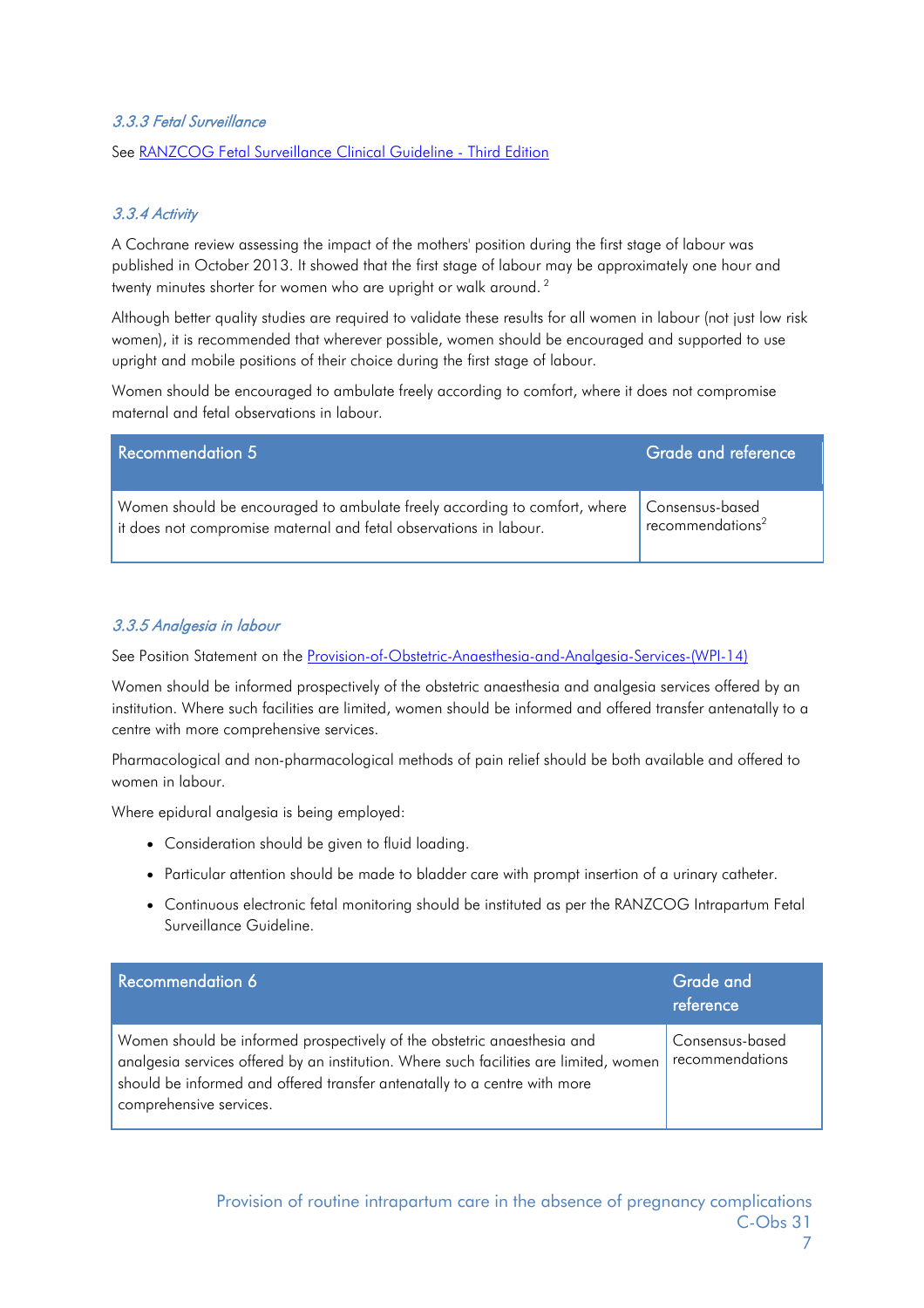#### 3.3.6 Fluids and oral intake

There is some data to suggest that inadequate hydration may increase the length of labour and the need for oxytocin augmentation in labour. However, women should be encouraged to only have clear fluids and light diet in the active phase of labour to minimise the small risk of aspiration pneumonitis. Intravenous fluid replacement may be necessary in women unable to tolerate sufficient oral intake, and is recommended for volume loading prior to epidural anaesthesia. Oral medications can be given as usual in labour, although absorption may be impaired in established labour and another route may need to be considered (eg for anticonvulsants).

#### 3.3.7 Antibiotics

Indications for antibiotic administration in labour:

- For prevention of early onset Group B Streptococcus (GBS) infection (see C-Obs 19 Screening and Treatment for Group B Streptococcus).
- For women at risk of chorioamnionitis or where other bacterial infection is suspected E.g. fever  $\geq$ 38 on one occasion or  $\geq$  37.5 on two occasions.
- For women with cardiac lesions susceptible to infective endocarditis.

#### 3.3.8 Amniotomy (ARM)

#### Indication

#### 1. Induction of Labour

Women not in labour or in "early/spurious labour" may elect to have an ARM performed. This should be done in the knowledge that this may be inducing rather than augmenting labour.

#### 2. Augmentation of Labour

Routine amniotomy in labour has both benefits and adverse consequences. In considering amniotomy for the augmentation of labour, the following should be noted:

- i. Evidence that routine ARM shortens labour is largely lacking (Cochrane review 2009).
- ii. The risk of infection increases following rupture of the membranes, whether by amniotomy or following spontaneous rupture of the membranes.
- iii. ARM provides useful information on fetal wellbeing (liquor volume and colour). The presence of scant amniotic fluid or meconium staining of liquor at ARM enables identification of a fetus that would benefit from Continuous Electronic Fetal Monitoring (CEFM) when this may not otherwise be known.

#### Relative Contraindications to Amniotomy

- 1. Hepatitis B, Hepatitis C, HSV and HIV infection in order to minimise the hazards to the fetus of ascending infection.
- 2. Presenting part high and mobile.

#### 3.3.9 Progress in Labour

#### Principles

The purpose of labour augmentation with a syntocinon infusion is to increase the rate of progress in labour when it is considered slower than normal progress. However, assessment of the cause for abnormally slow progress is critical, particularly in parous women, or in those with a uterine scar. It is important that obstruction, for example due to cephalo-pelvic disproportion, is considered in this setting.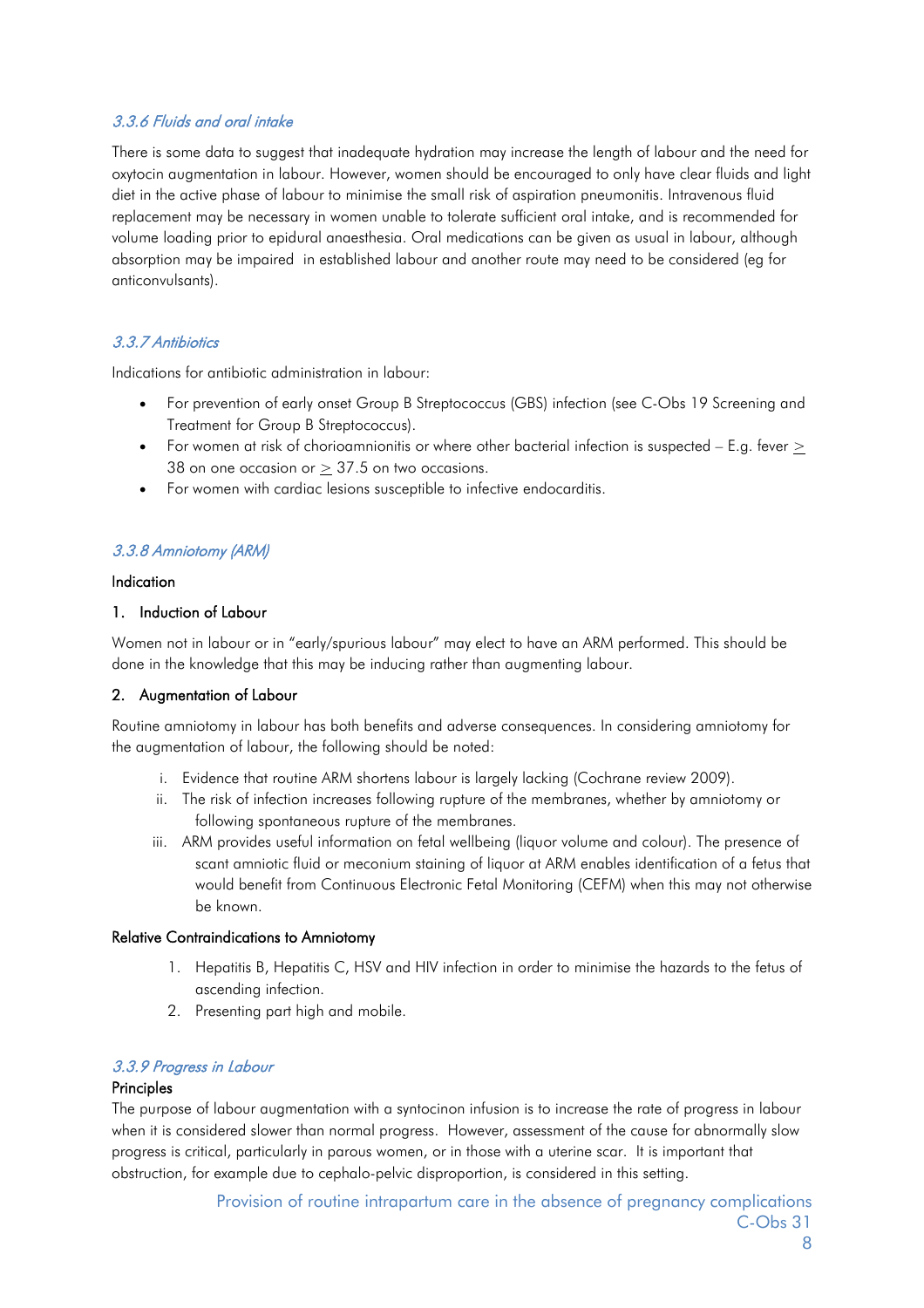#### Frequency of cervical examinations in labour

Most trials examining frequency of cervical assessments - including those involving assessment of active management of labour - have included 2 hourly cervical assessments. This enables dystocia to be diagnosed and corrected early, but needs to be weighed against the added maternal discomfort of more frequent examinations and the potential for introducing infection. A compromise position is the common practice of 4 hourly examinations in the first stage of labour.

Where full dilatation is not apparent clinically 2 hours after a woman is 9cm dilated, a further vaginal examination is beneficial to confirm full dilatation or allow the diagnosis of 'failure to progress' if full dilatation has not occurred.

Reassessment should occur after 2 hours in the second stage of labour in a primigravida and 1 hour in a multigravida.

#### Definition of Failure to Progress

1<sup>st</sup> Stage – before "Established Labour"

No upper limit to the length of the "Latent Phase" of labour can be defined. It is not uncommon for labour to "stop and start" with multiple episodes of early/spurious labour before labour is finally established. Nevertheless, recurrent or prolonged episodes of spurious labour, may contribute to a legitimate decision to induce labour in some women.

1<sup>st</sup> Stage – in "Established Labour" (defined above).

#### Primigravida

The 10<sup>th</sup> centile for progress of cervical dilatation in labour is 0.9 cm/hour in a primigravida.

The threshold at which slow cervical dilatation merits a recommendation for oxytocin infusion is therefore appropriately:

- i. Individualised with an informed discussion between the woman and her carer.
- ii. Will commonly be at 1 cm/hr for most women in spontaneous labour but may be as high as 1 cm/2 hrs in women prioritising low intervention.

#### Multigravida

The  $10<sup>th</sup>$  centile for progress of cervical dilatation in labour is 1.2 cm/hour in a multigravida.<sup>3</sup>

Augmentation of labour in the multigravida labour should proceed only after careful assessment and then with caution as it carries the particular risk of uterine rupture which is exceedingly uncommon in the primigravida.

#### 2<sup>nd</sup> Stage

Progress is judged solely in terms of cervical dilatation and head descent in the 1<sup>st</sup> stage of labour. Progress in second stage includes flexion, rotation and descent of the head. Normal second stage for a primigravida is up to 2 hours and up to 1 hour for a multigravida. When these times are exceeded, assessment should occur by a medical practitioner with the view to correcting dystocia or effecting birth.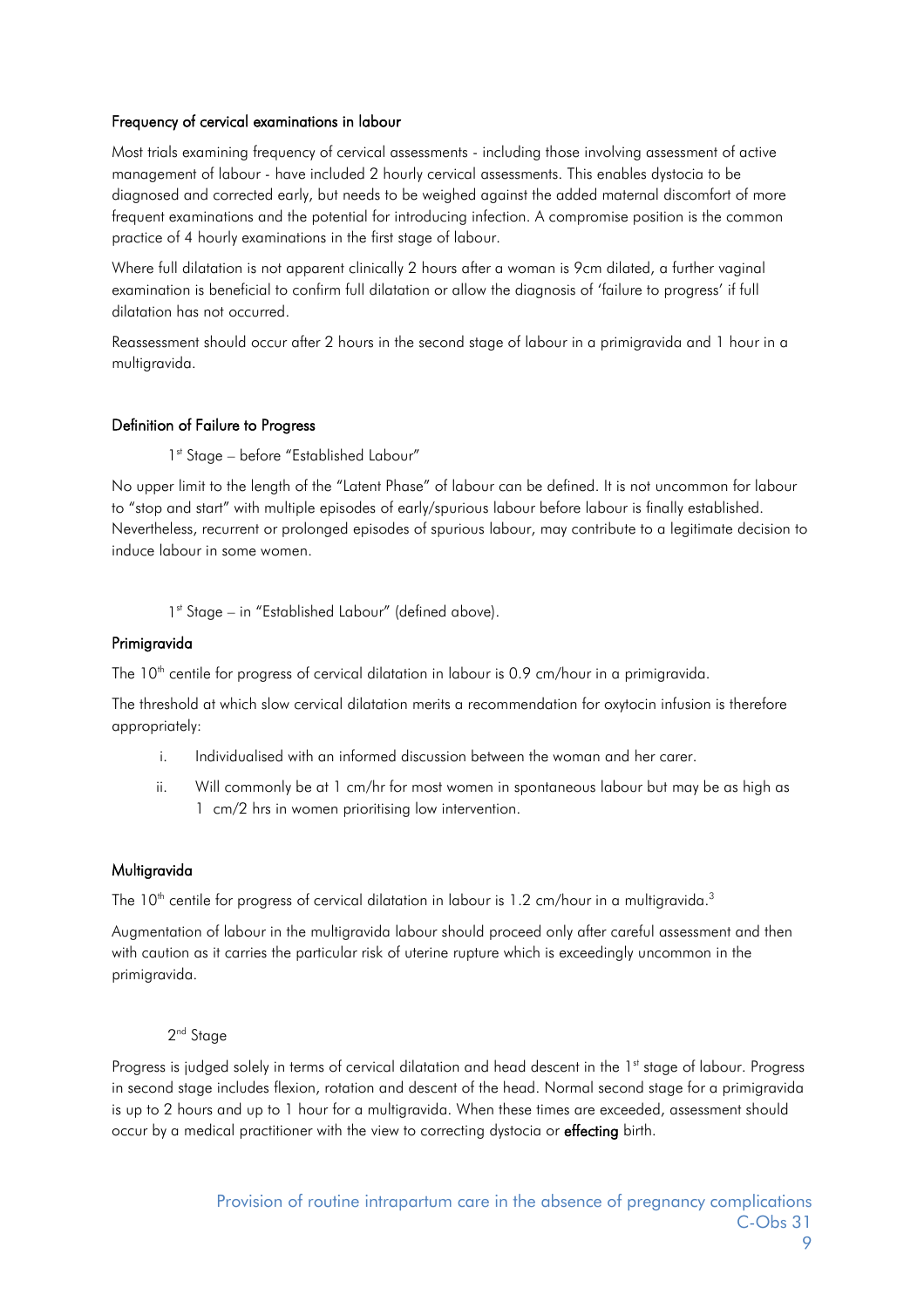#### 3.4 What are the recommendations for routine birth?

#### 3.4.1 Positioning

Preparation for spontaneous birth should take into account the woman's , preference for positioning.

See College Statement [Warm Water Immersion in Labour and Birth \(C-Obs 24\)](https://www.ranzcog.edu.au/RANZCOG_SITE/media/RANZCOG-MEDIA/Women%27s%20Health/Statement%20and%20guidelines/Clinical-Obstetrics/Warm-water-immersion-during-labour-and-birth-(C-Obs-24)-Review-July-2017.pdf?ext=.pdf)

| <b>Recommendation 7</b>                                                                                                                                                                 | Grade and<br>reference            |
|-----------------------------------------------------------------------------------------------------------------------------------------------------------------------------------------|-----------------------------------|
| All women should give birth in a position where they can rapidly access treatment in<br>the event of sudden unexpected complications such as maternal collapse or shoulder<br>dystocia. | Consensus-based<br>recommendation |
|                                                                                                                                                                                         |                                   |
| <b>Recommendation 8</b>                                                                                                                                                                 | Grade and<br>reference            |

#### 3.4.2 The Accoucheur

The role of the accoucheur at birth is to minimise maternal perineal trauma, prevent fetal injury and provide initial support of the newborn. The accoucheur should control the fetal head at crowning (to avoid precipitous expulsion) and support the perineum to reduce perineal tears.

A Cochrane review has found the application of warm compresses during the second stage of labour to have a significant effect on reducing perineal tears. $^1\,$  The intervention involves holding the compress on the perineum continuously during and between contractions.

#### 3.4.3 Episiotomy

There is no benefit to 'routine' episiotomy. Episiotomy should be considered where there is:

A high likelihood of severe laceration;

- 1. Soft tissue dystocia;
- 2. A requirement to accelerate the birth birth of a compromised fetus;
- 3. A need to facilitate operative vaginal birth;
- 4. A history of Female Genital Mutilation (FGM).

#### 3.4.4 Third Stage of Labour

"Active" management of the third stage of labour includes oxytocic administration followed by assisted birth of the placenta and is recommended for all women. "Expectant" or "physiological" management cannot be recommended on the basis of evidence and is associated with approximately a two-fold increase in the incidence of postpartum haemorrhage and an increased risk of blood transfusion when compared with active management. A poorly contracted uterus poses an increased risk of the potentially fatal complication of uterine inversion. Women should be informed of the reasons for this recommendation prior to labour.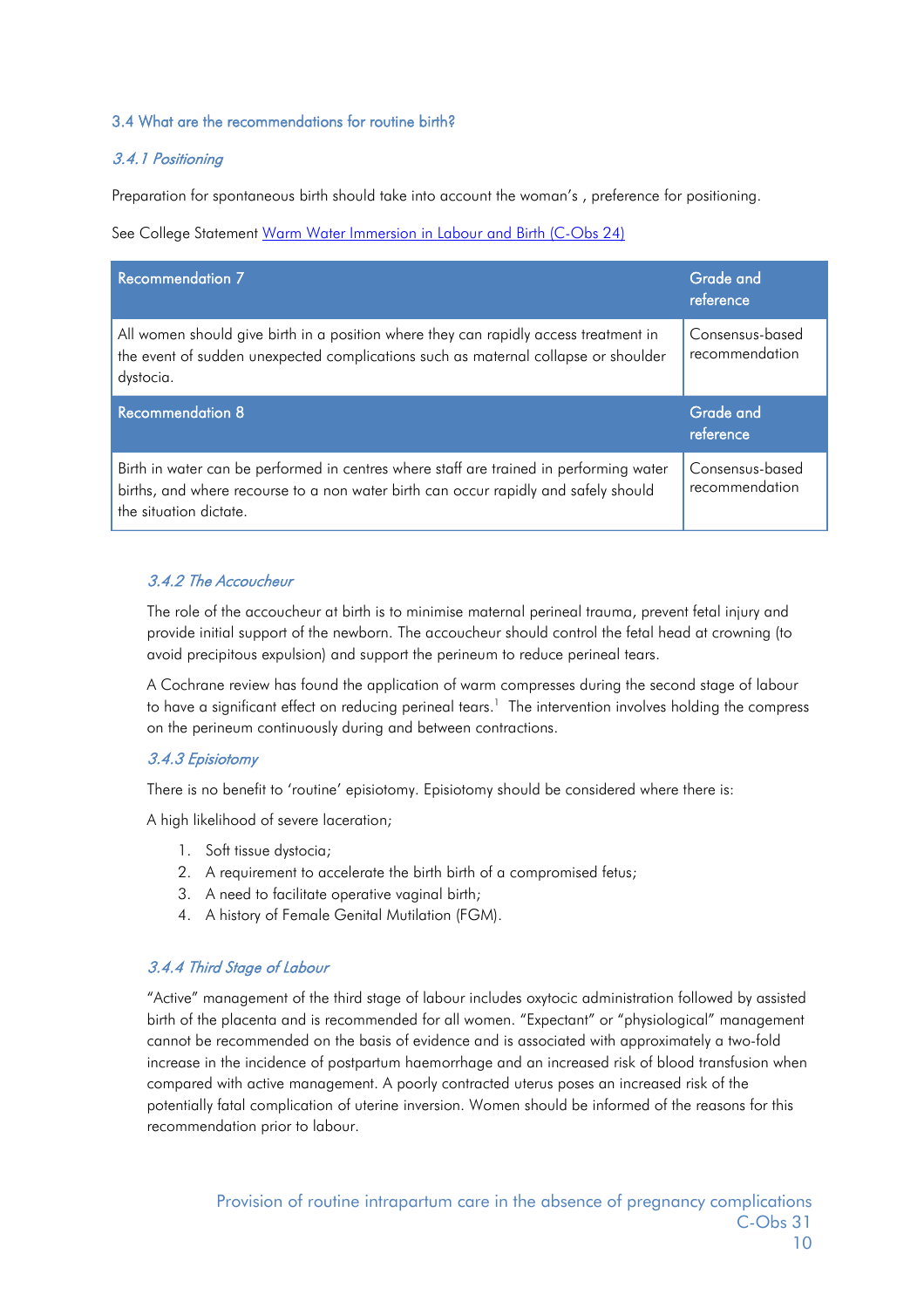| <b>Recommendation 9</b>                                                                                                                                                                                                                                                            | Grade and reference               |
|------------------------------------------------------------------------------------------------------------------------------------------------------------------------------------------------------------------------------------------------------------------------------------|-----------------------------------|
| "Active" management of the third stage of labour includes oxytocic<br>administration followed by assisted delivery of the placenta and is recommended<br>for all women. There should be no urgency to cut the umbilical cord and this<br>can be done in an appropriate time frame. | Consensus-based<br>recommendation |

#### 3.4.5 Oxytocic administration

Prophylactic oxytocin decreases both PPH greater than 500ml and the need for therapeutic uterotonics. <sup>4</sup> Caution must be exercised if there is the possibility of an undiagnosed second twin (i.e. no ultrasound in pregnancy) and hence the uterus should be palpated prior to the administration of an oxytocin agent.

A number of oxytocic regimens have been used and each has its advocates. The most popular regimens are oxytocin 5 or 10 units (intramuscularly or intravenously) OR Syntometrine 1ml intramuscularly (ergometrine 0.5 mg + oxytocin 5 units).

Ergometrine commonly produces nausea and vomiting and may lead to raised blood pressure. Care should be taken in women with hypertension or heart disease. When intramuscular ergometrine is used, side effects have, in general, been found to be mild. There is no evidence to suggest that prophylactic oxytocin increases the risk of a retained placenta.<sup>4</sup>

#### 3.4.6 Assisted delivery of the placenta

It is absolutely essential to ensure the uterus is well contracted and the placenta separated before controlled cord traction is applied.

#### 3.4.7 Immediate versus delayed cord clamping

In preterm infants, delayed cord clamping is associated with a reduced risk of requiring transfusion, infection, necrotising enterocolitis and intraventricular haemorrhage<sup>2</sup>.

In term infants, delayed cord clamping is associated with an increased haematocrit and reduced iron deficiency at 3-6 months of age. These benefits are achieved at the expense of an increase in early polycythemia and jaundice. At present, there is no clear evidence to guide practitioners regarding delayed cord clamping in term infants, but infants most likely to benefit are those where maternal iron stores are low, or in infants who will be exclusively breast fed without iron supplementation. Approximately 75% of available placental blood for transfusion is achieved in the first minute after birth, and the transfer of blood from placenta to newborn is facilitated by the infant being held below the level of the insitu placenta. If the infant is held between 10 cm above to 10 cm below the level of the placenta, transfusion is complete within 3 minutes. If the infant is held 40 cm below the placenta, transfusion time is shortened to 1 minute.

#### 3.5 What are the recommendations for routine newborn care?

At birth, the neonate should be immediately assessed as to the need for resuscitation. Skin to skin contact should be facilitated providing there are no maternal nor neonatal complications. The term healthy infant should be placed naked on the mother's bare chest or abdomen and both covered with a warm blanket. Skin to skin contact improves thermal regulation in the neonate, and facilitates mother infant attachment. Skin to skin contact has been demonstrated to improve rates, and duration of, breast feeding. Nevertheless, it is important that the infant remains under close observation by both the mother and maternity care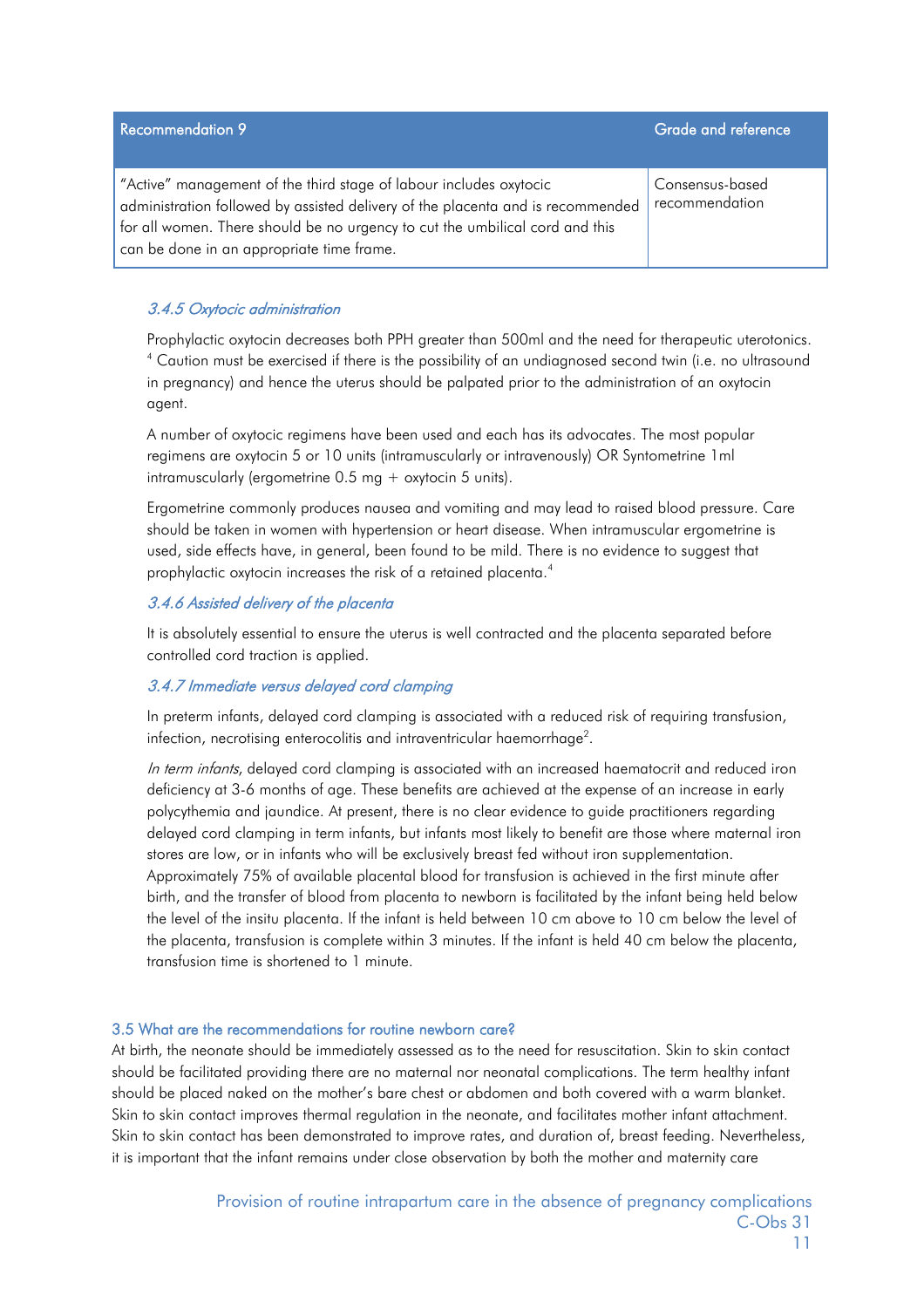providers during this time, particularly given that newborns are frequently placed prone on the mother during this critical period of neonatal transition.

Apgar scores should be completed at 1 and 5 minutes of age.

Regular observations of the neonate should continue during the early neonatal period including:

- Neonatal respiration, PR, colour, tone and reflex irritability;
- Observing for any evidence of respiratory distress (grunting, nasal flaring, intercostal retraction, tachypnoea, cyanosis).

Following a Vacuum – Assisted Birth, additional neonatal observations may be recommended.

Intramuscular vitamin K administration is recommended, and in some centres, Hepatitis B vaccination.

| <b>Recommendation 10</b>                                                                                                                                                                                                                                                                                                                 | Grade and reference               |
|------------------------------------------------------------------------------------------------------------------------------------------------------------------------------------------------------------------------------------------------------------------------------------------------------------------------------------------|-----------------------------------|
| Skin to skin contact should be facilitated providing there are no maternal or<br>neonatal complications. The term healthy infant should be placed naked on the<br>mother's bare skin and both covered with a warm blanket.<br>There should be no urgency to cut the umbilical cord and this can be done in an<br>appropriate time frame. | Consensus-based<br>recommendation |

#### 3.6 What are the recommendations for routine early postpartum care?

All women should be cared for in the early postpartum period by caregivers experienced in the management of the early puerperium and its complications. This applies also to women being cared for in a "recovery area" after an operative procedure and to women who have been admitted to an area of high dependency or intensive care.

Regular maternal observations should include:

- Pulse rate, blood pressure and temperature;
- Palpation of the uterine fundus to exclude atony;
- Inspection of the perineum to exclude excessive postpartum blood loss or development of vulval haematoma.

Complications such as haemodynamic instability, excessive PV blood loss or evidence of expanding haematoma necessitate immediate notification of the responsible obstetrician.

#### 3.7 What is the value of debriefing following labour and birth?

Events surrounding the labour and birth have the potential to have an impact on a woman's long term emotional well-being. Debriefing includes a variety of post-birth discussions that provide women an opportunity to talk about their birth expectations and experience. Debriefing opportunities should be provided following an adverse outcome or experience that did not meet the expectations of the woman or her partner.

Additionally, staff should be given the opportunity to debrief following an adverse event. This may occur individually or as part of the multidisciplinary team involved with the woman's care. Not only is debriefing an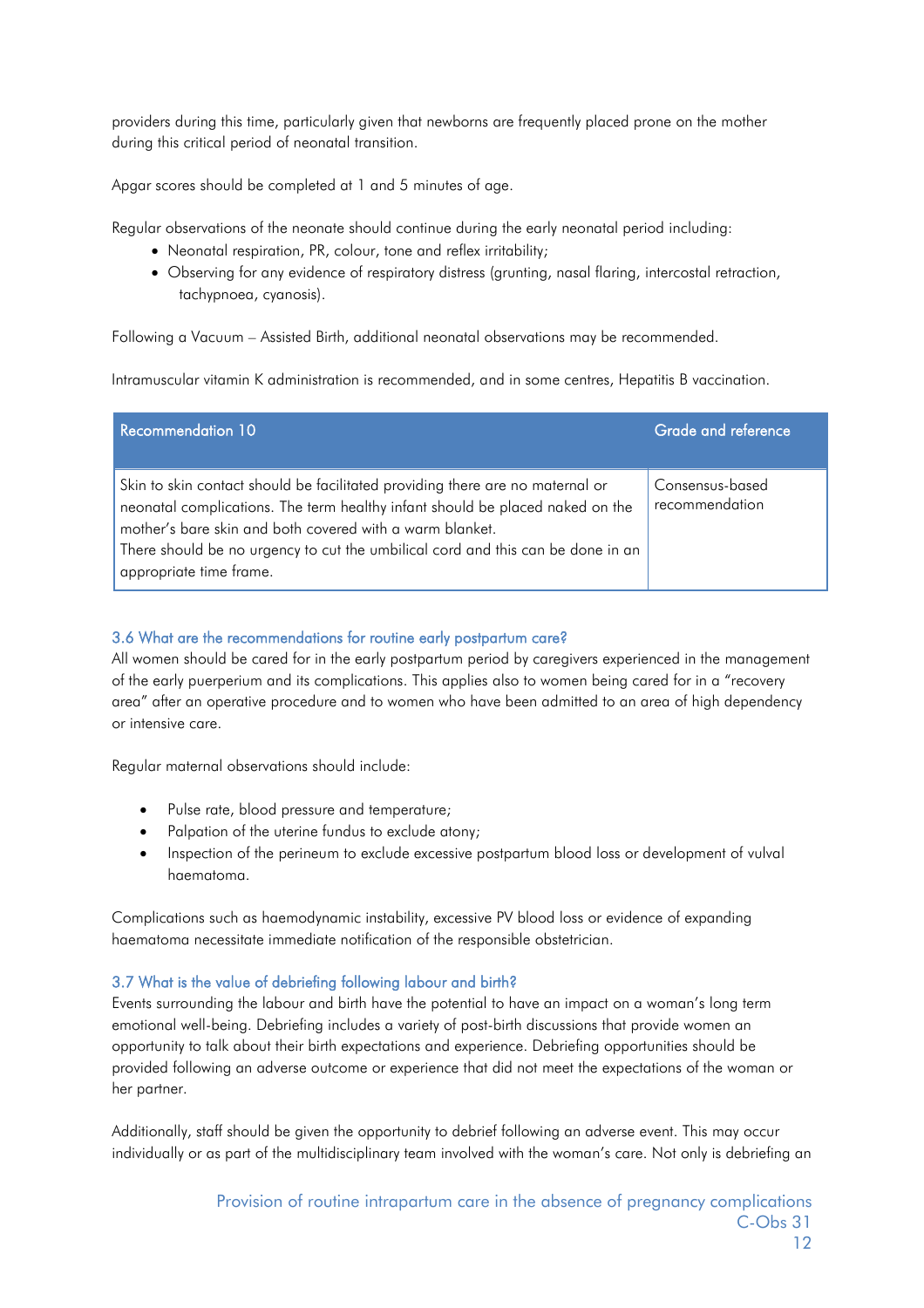effective tool for promoting learning, reflection and system change, it may also help to identify vulnerable team members who need further support after an adverse event.

#### 3.8 What is the importance of clinical practice audits?

Perinatal outcomes and obstetric intervention must be subject to regular multi-disciplinary clinical practice audit, supported by robust, systematic data collection systems. Where there has been transfer between birthing units or models of care, this must be flagged in the data collection system and subject to clinical audit by both the referring and receiving clinical teams.

| Recommendation 12                                                                                                                                                                                                                                                                                                                                                                                       | Grade and reference               |
|---------------------------------------------------------------------------------------------------------------------------------------------------------------------------------------------------------------------------------------------------------------------------------------------------------------------------------------------------------------------------------------------------------|-----------------------------------|
| Perinatal outcomes and obstetric intervention must be subject to regular multi-<br>disciplinary clinical practice audit, supported by robust, systematic data<br>collection systems. Where there has been transfer between birthing units or<br>models of care, this must be flagged in the data collection system and subject to<br>clinical audit by both the referring and receiving clinical teams. | Consensus-based<br>recommendation |

#### 4. References

- 1. Aasheim V NA, Lukasse M, Reinar LM. Perineal techniques during the second stage of labour for reducing perineal trauma. Cochrane Database of Systematic Reviews. 2011(12).
- 2. Fogarty M, Osborn D, Askie L, Seidler A, Hunter K, Lui K, et al. Delayed Versus Early Umbilical Cord Clamping for Preterm Infants: A Systematic Review and Meta-Analysis. American journal of obstetrics and gynecology. 2017;17:31439-4.

## 5. Other suggested reading

World Health Organisation (WHO) Care in normal birth: A practical guide. Report of a technical working party. 1996 Geneva: Publication no WHO/FRH/MSN/96.24. King Edward Memorial Hospital (KEMH) Obstetric Clinical Care Unit: Management of normal labour. 2002.

Stern C, Permezel M, Petterson C, Lawson J, Eggers T, Kloss M. The Royal Women's Hospital Family Birth Centre: The first ten years reviewed. Aust NZ J Obstet Gynaecol 1992; 32: 291-5.

Institute for Clinical Systems Improvement (ISCI) Health Care Guideline: Prevention, diagnosis and treatment of failure to progress in obstetrical labor. 2003.

Society of Obstetricians and Gynaecologists (SOGC) Policy Statement Number 89: Attendance at Labour and delivery guidelines for obstetrical care. 2000.

Enkin M, Keirse M, Neilsen J et al. A guide to effective care in pregnancy and childbirth, Melbourne: Oxford University Press.

Hodnett ED. Continuity of caregivers for care during pregnancy and childbirth (Cochrane Review). In: The Cochrane Library, Issue 3, 2004 Chichester, UK: John Wiley & Sons, Ltd. (Amended 1999).

Hodnett ED, Gates S et al. Continuous support for women during childbirth (Cochrane Review). In: The Cochrane Library, Issue 3, 2004 Chichester, UK: John Wiley & Sons, Ltd. (Amended 2003).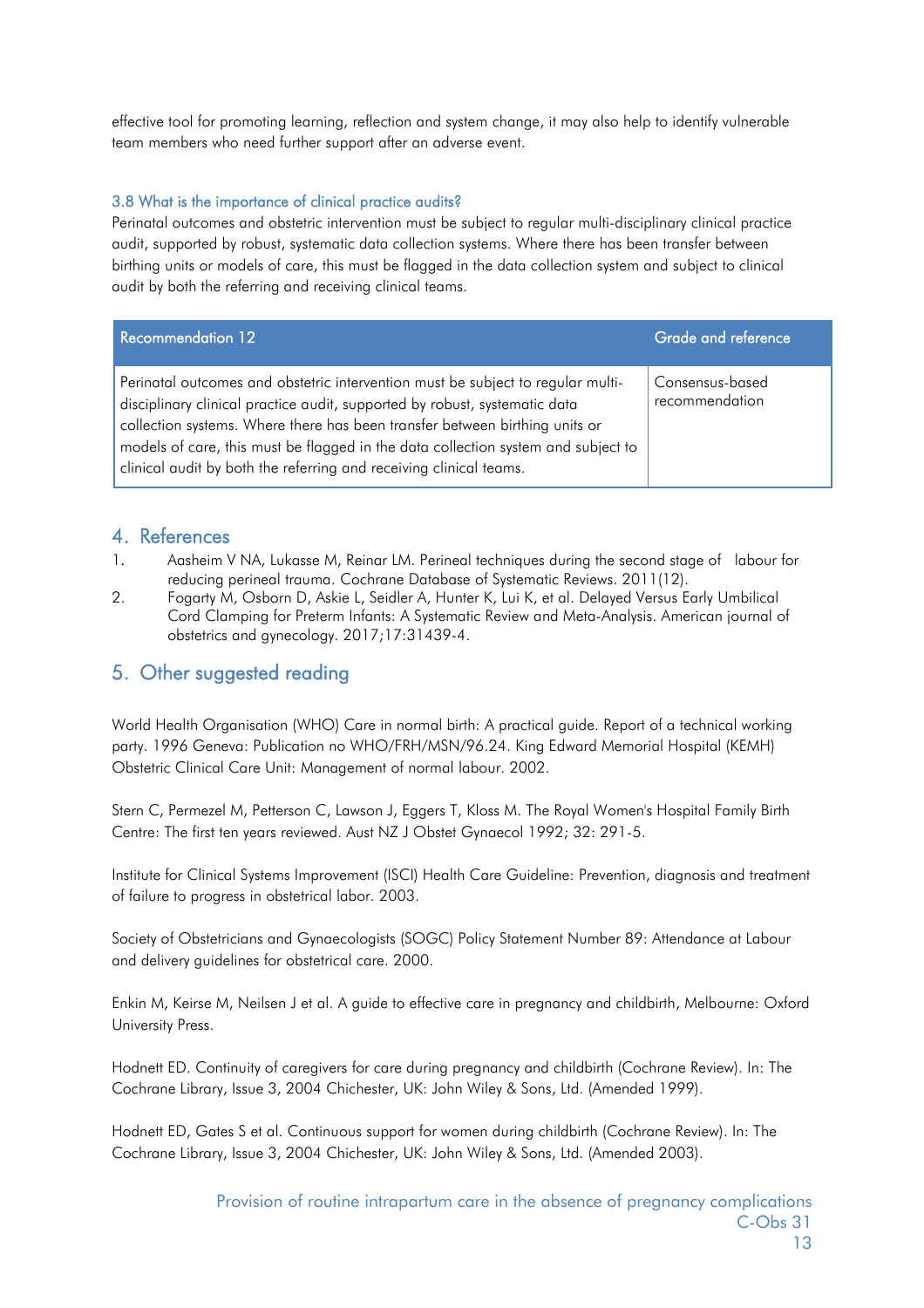Pregnancy, childbirth, postpartum and newborn care - A guide for essential practice. World Health Organization, Department of Making Pregnancy Safer. 2006. Available at: [http://www.who.int/maternal\\_child\\_adolescent/documents/imca-essential-practice-guide/en/](http://www.who.int/maternal_child_adolescent/documents/imca-essential-practice-guide/en/)

# 6. Links to other related College Statements

[RANZCOG Intrapartum Fetal Surveillance Clincial Guideline -](https://www.ranzcog.edu.au/RANZCOG_SITE/media/RANZCOG-MEDIA/Women%27s%20Health/Statement%20and%20guidelines/Clinical-Obstetrics/Algorithm-May-2014-(1).pdf?ext=.pdf) Third Edition

[Instrumental Vaginal Delivery \(C-Obs 16\)](https://www.ranzcog.edu.au/RANZCOG_SITE/media/RANZCOG-MEDIA/Women%27s%20Health/Statement%20and%20guidelines/Clinical-Obstetrics/Instrumental-Vaginal-Birth-(C-Obs-16)-Review-March-2016.pdf?ext=.pdf)

[Maternal Group B Streptococcus \(GBS\) in pregnancy: screening and management](https://www.ranzcog.edu.au/RANZCOG_SITE/media/RANZCOG-MEDIA/Women%27s%20Health/Statement%20and%20guidelines/Clinical-Obstetrics/Maternal-Group-B-Streptococcus-in-pregnancy-screening-and-management-(C-Obs-19)-Review-March-2016.pdf?ext=.pdf)

[Warm Water Immersion in Labour \(C-Obs 24\)](https://www.ranzcog.edu.au/RANZCOG_SITE/media/RANZCOG-MEDIA/Women%27s%20Health/Statement%20and%20guidelines/Clinical-Obstetrics/Warm-water-immersion-during-labour-and-birth-(C-Obs-24)-Review-July-2017.pdf?ext=.pdf)

[Joint RANZCOG/ANZCA/RACGP/ACRRM Position statement on the provision of Obstetric Anaesthesia and](https://www.ranzcog.edu.au/RANZCOG_SITE/media/RANZCOG-MEDIA/Women%27s%20Health/Statement%20and%20guidelines/Workforce%20and%20Practice%20Issues/Provision-of-Obstetric-Anaesthesia-and-Analgesia-Services-(WPI-14)-_-FINAL-February-2015.pdf?ext=.pdf)  [Analgesia Services \(WPI 14\)](https://www.ranzcog.edu.au/RANZCOG_SITE/media/RANZCOG-MEDIA/Women%27s%20Health/Statement%20and%20guidelines/Workforce%20and%20Practice%20Issues/Provision-of-Obstetric-Anaesthesia-and-Analgesia-Services-(WPI-14)-_-FINAL-February-2015.pdf?ext=.pdf)

[Consent and provision of information to patients in Australia regarding proposed treatment \(C-Gen 02\)](https://www.ranzcog.edu.au/RANZCOG_SITE/media/RANZCOG-MEDIA/Women%27s%20Health/Statement%20and%20guidelines/Clinical%20-%20General/Consent-and-provision-of-information-to-patients-in-Australia-(C-Gen-2a)-Review-July-2016.pdf?ext=.pdf)

[Evidence-based Medicine, Obstetrics and Gynaecology \(C-Gen 15\)](https://www.ranzcog.edu.au/RANZCOG_SITE/media/RANZCOG-MEDIA/Women%27s%20Health/Statement%20and%20guidelines/Clinical%20-%20General/Evidence-based-medicine,-Obstetrics-and-Gynaecology-(C-Gen-15)-Review-March-2016.pdf?ext=.pdf)

# 7. Patient information

A range of RANZCOG Patient Information Pamphlets can be ordered via the [RANZCOG website](https://www.ranzcog.edu.au/Womens-Health/Patient-Information-Guides/Patient-Information-Pamphlets)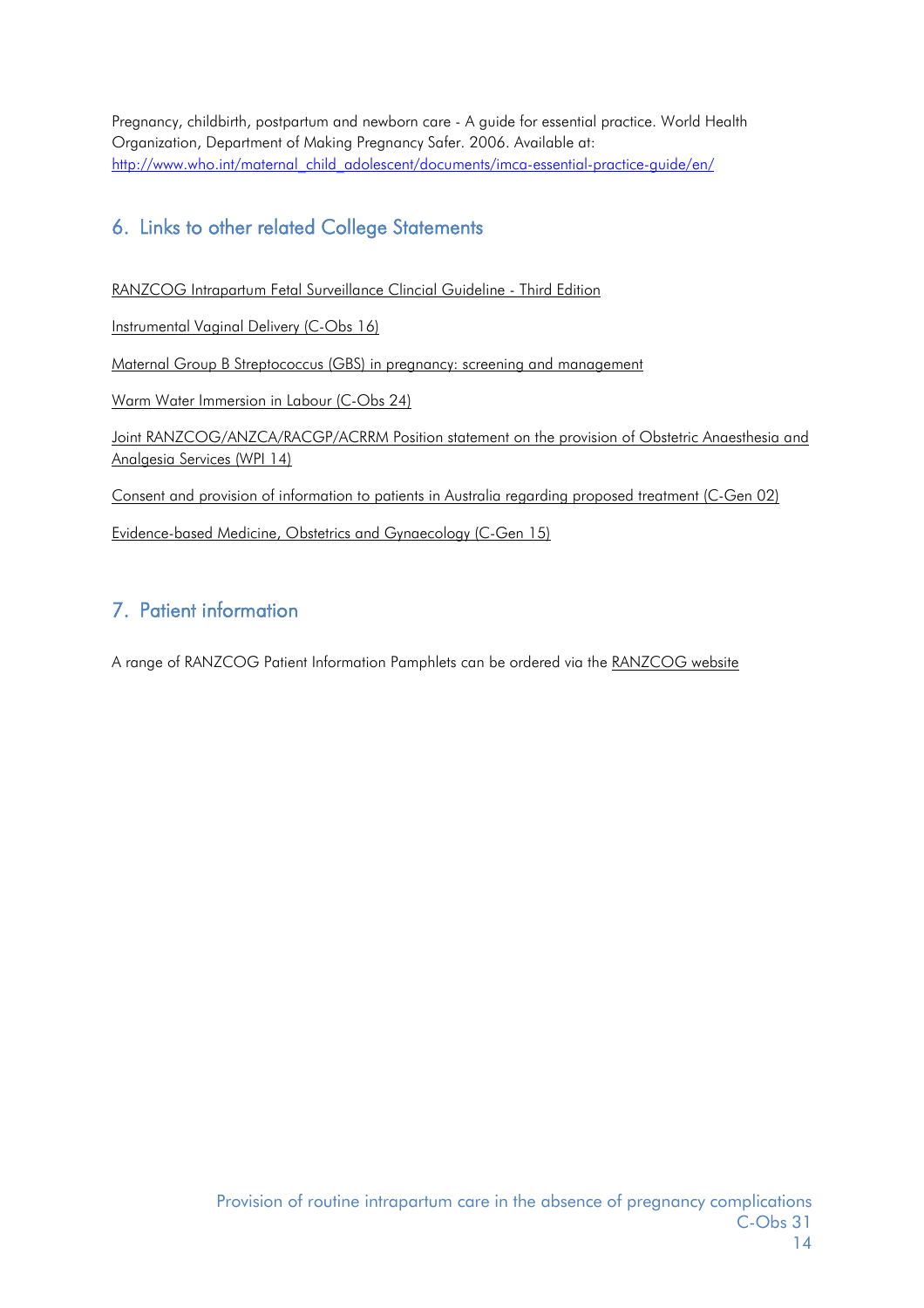# **Appendices**

Appendix A Women's Health Committee Membership

| <b>Name</b>                       | <b>Position on Committee</b>    |
|-----------------------------------|---------------------------------|
| Professor Yee Leung               | Chair                           |
| Dr Joseph Sgroi                   | Deputy Chair, Gynaecology       |
| Associate Professor Janet Vaughan | Deputy Chair, Obstetrics        |
| Associate Professor Ian Pettigrew | <b>EAC Representative</b>       |
| Dr Tal Jacobson                   | Member                          |
| Dr lan Page                       | Member                          |
| Dr John Regan                     | Member                          |
| Dr Craig Skidmore                 | Member                          |
| Associate Professor Lisa Hui      | Member                          |
| Dr Bernadette White               | Member                          |
| Dr Scott White                    | Member                          |
| Associate Professor Kirsten Black | Member                          |
| Dr Greg Fox                       | College Medical Officer         |
| Dr Marilyn Clarke                 | Chair of the ATSI WHC           |
| Dr Martin Byrne                   | <b>GPOAC Representative</b>     |
| Ms Catherine Whitby               | <b>Community Representative</b> |
| Ms Sherryn Elworthy               | Midwifery Representative        |
| Dr Amelia Ryan                    | Trainee Representative          |

#### Appendix B Overview of the development and review process for this statement

#### i. Steps in developing and updating this statement

This statement was originally developed in March 2010 and was reviewed over a few months in 2014. The Women's Health Committee carried out the following steps in reviewing this statement:

- Declarations of interest were sought from all members prior to reviewing this statement.
- Structured clinical questions were developed and agreed upon.
- An updated literature search to answer the clinical questions was undertaken.
- At the June 2014 teleconference, the existing consensus-based recommendations were reviewed and updated (where appropriate) based on the available body of evidence and clinical expertise. Recommendations were graded as set out below in Appendix B part iii). The RANZCOG Board approved this statement at their meeting on 1 August 2014. At the March 2015 face-to-face meeting, minor amendments were made to items 2.3.1 and 2.3.2.
- ii. Declaration of interest process and management

Declaring interests is essential in order to prevent any potential conflict between the private interests of members, and their duties as part of the Women's Health Committee.

A declaration of interest form specific to guidelines and statements was developed by RANZCOG and approved by the RANZCOG Board in September 2012. The Women's Health Committee members were required to declare their relevant interests in writing on this form prior to participating in the review of this statement.